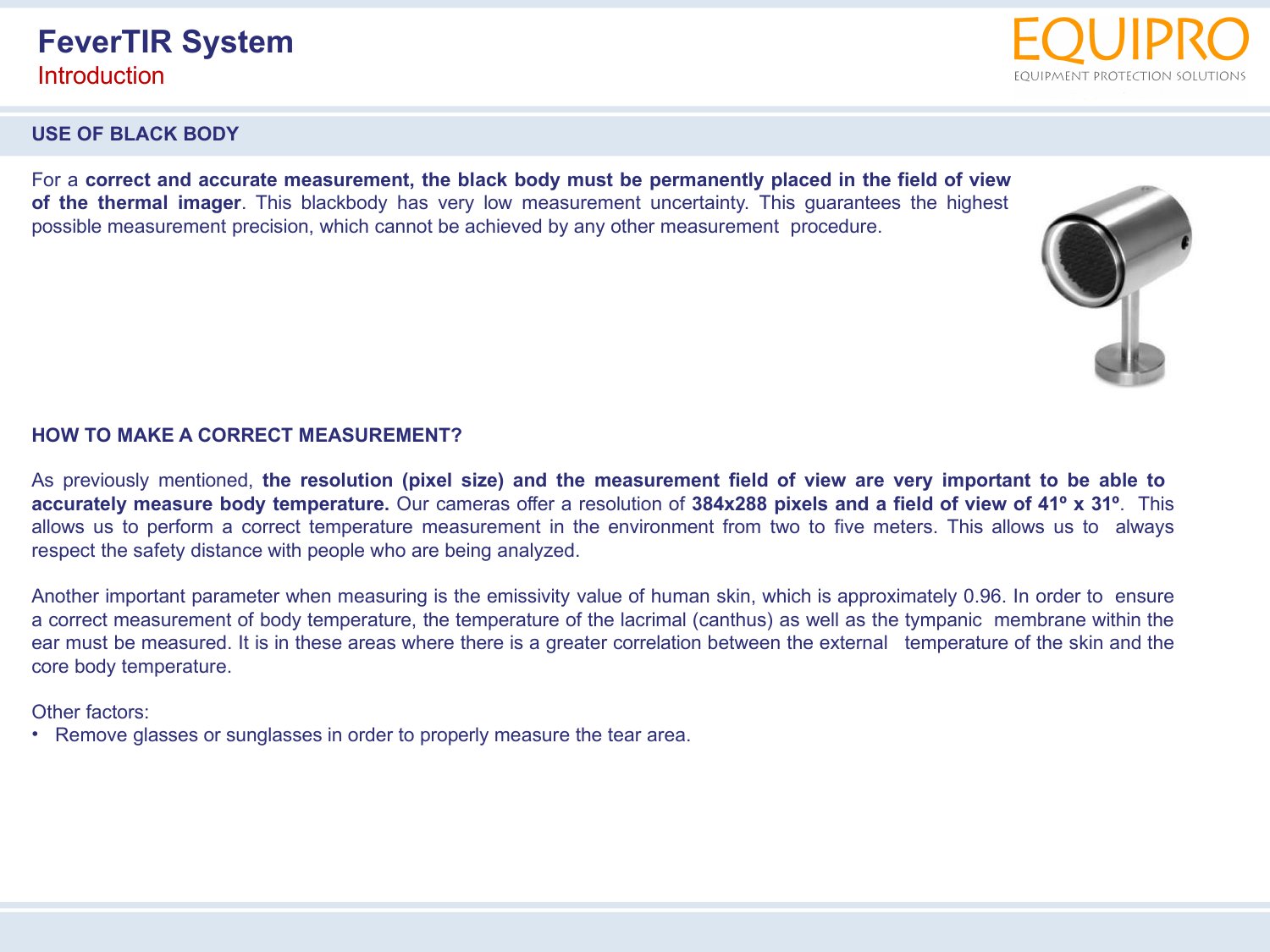

## **EXAMPLES FOR A GOOD MEASUREMENT WITH A THERMAL CAMERA**



**Medial Canthus**



**Tympanic membrane**